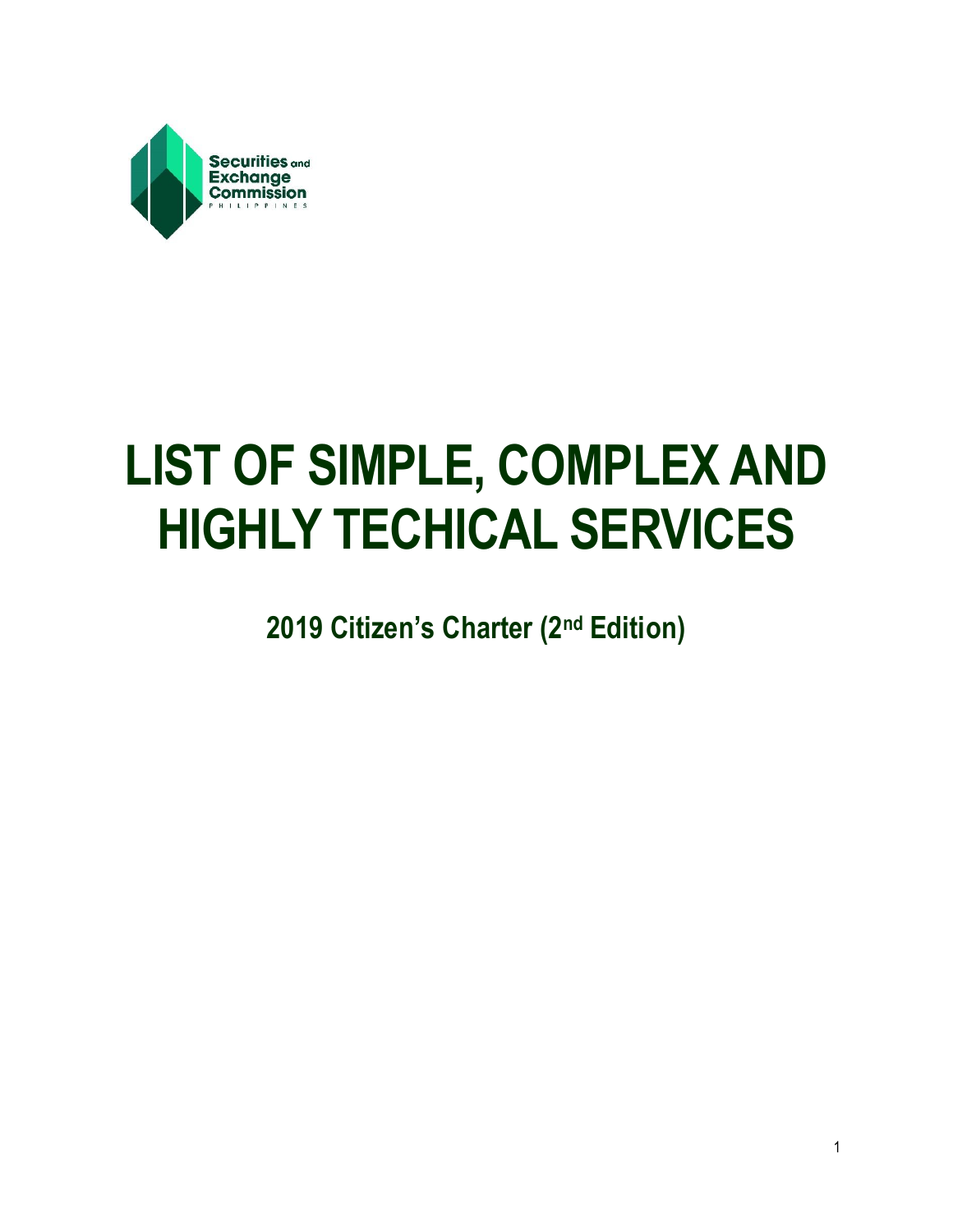# **SEC MAIN OFFICE**

# **OFFICE OF THE COMMISSION SECRETARY TOTAL NO: 5**

#### EXTERNAL SERVICES

- 1. Media Request for Interview, Information, and Update Simple
- 2. Request for Certification on Commission En Banc Resolutions/Certain Acts of the Commission Simple
- 3. Request for Certified True Copies (CTC) of Memorandum Circulars, Minutes of the Meeting and Resolutions - Simple

INTERNAL SERVICES

- 4. Dissemination of Certified True Copies of SEC Office Orders, SEC Memorandum Circulars, Guidelines, Notices, Rules and Regulations - Simple
- 5. Preparation of Minutes of Commission Meetings and Executive Session Meetings Simple

# **OFFICE OF THE GENERAL COUNSEL <b>TOTAL NO: 4**

#### EXTERNAL SERVICES

- 1. Filing of Petition and Appeal Highly Technical
- 2. Filing of Request for Legal Opinion Highly Technical
- 3. Public Assistance on Walk-in/Phone-in Legal Queries Simple
- 4. Request for Certified True Copy (CTC) or Plain Copy of Documents Related to Cases Complex

### **OFFICE OF THE GENERAL ACCOUNTANT TOTAL NO: 8**

#### EXTERNAL SERVICES

- 1. Accreditation of Asset Valuer and Professional Services Organization Highly Technical
- 2. Accreditation of Credit Rating Agencies Highly Technical
- 3. Application for Inclusion in The List of Accredited/Selected External Auditors Individual and Auditing Firm – Highly Technical
- 4. Complex Request for Opinion and/or Clarification on Accounting Matters Complex
- 5. Highly Technical Request for Opinion and/or Clarification on Accounting Matters Highly Technical
- 6. Request for Exemptive Relief Highly Technical
- 7. Simple Request for Opinion and/or Clarification on Accounting Matters Simple

#### INTERNAL SERVICES

8. Review of Financial Statements Referred by Operating Departments - Complex

# **COMPANY REGISTRATION AND MONITORING DEPARTMENT TOTAL NO: 56**

- 1. Application for Amendment of Articles of Incorporation and/or By-laws of Domestic Corporations Simple and Complex
- 2. Application for Amendment of License of Foreign and Multinational Corporations Complex
- 3. Application for Amendment of Partnerships Simple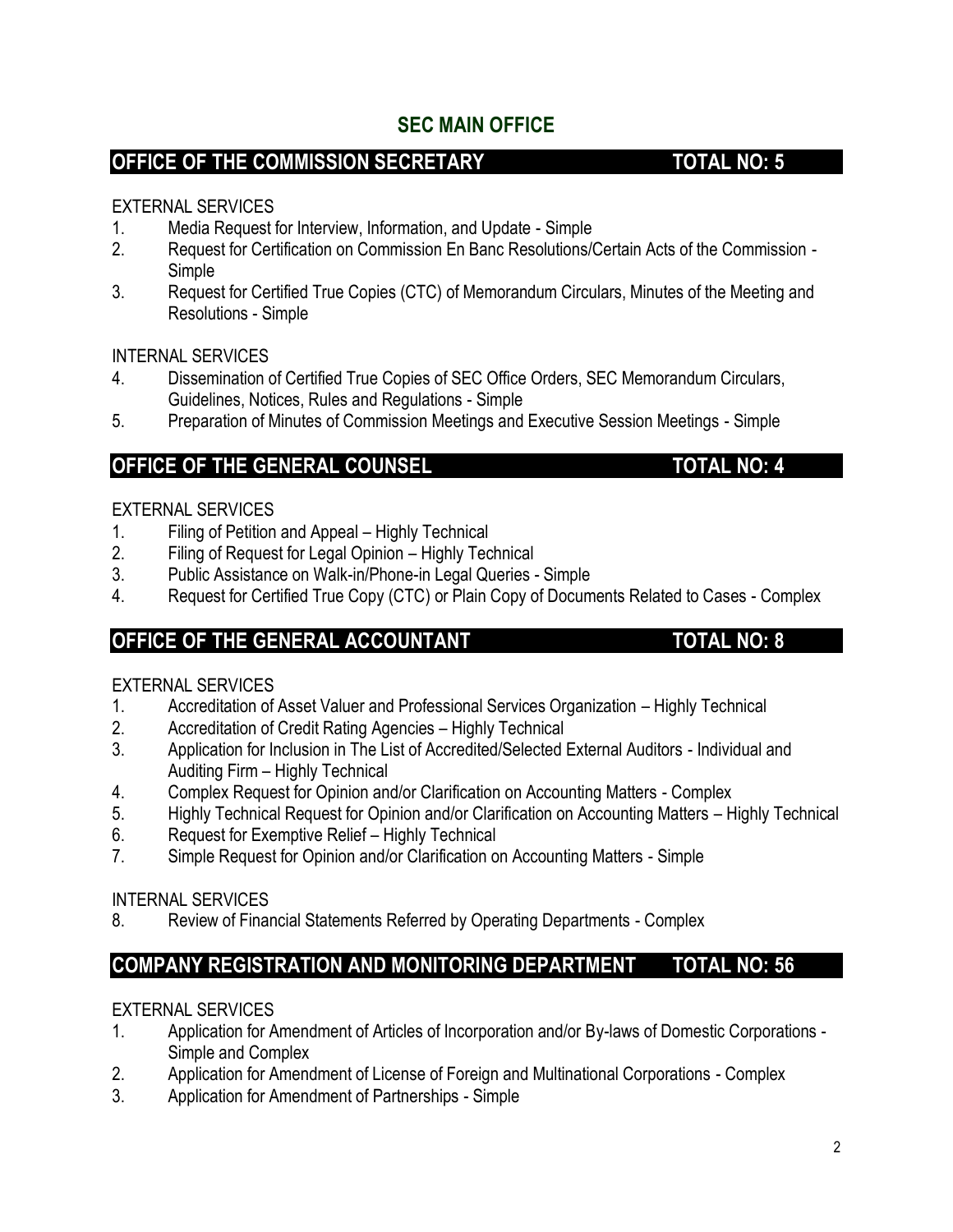- 4. Application for Dissolution of Partnerships Simple
- 5. Application for Payment of Annual Fees of Capital Market Institutions and Professionals through the CMPRS - Simple
- 6. Application for Registration of Capital Market Participants through the Capital Market Participants Registry System - Simple
- 7. Application for Registration of Secondary License of Capital Market Institutions Highly Technical
- 8. Application for Renewal of License for Transfer Agents Simple
- 9. Application for Withdrawal of License of Foreign or Multinational Corporations Complex
- 10. Applications for Appointment/Substitution of Resident Agent of Foreign or Multinational Corporations - Simple
- 11. Cash or Stock Dividend Highly Technical
- 12. Certification of Paid-up Capital / Capital Structure / Percentage of Ownership Highly Technical
- 13. Compliance with SEC Memorandum Circular No. 14, Series of 2013 (Guidelines covering the Use of Properties that require Ownership Registration as Paid-up Capital) - Simple
- 14. Compliance with Securities Deposit Highly Technical
- 15. Confirmation of Valuation Highly Technical
- 16. Creation of Additional Paid-in Capital (APIC) Highly Technical
- 17. Creation of Bonded Indebtedness Highly Technical
- 18. Decrease of Capital Stock Highly Technical
- 19. Dissolution Highly Technical
- 20. Equity Restructuring Highly Technical
- 21. Increase of Capital Stock by way of Cash Highly Technical
- 22. Increase of Capital Stock through Payment other than Cash Highly Technical
- 23. Issuance of Affirmative Certification with Secondary License Simple
- 24. Issuance of Affirmative Certification without Secondary License Simple
- 25. Issuance of Certificates of No Derogatory Information Simple
- 26. Issuance of Certification with or without Secondary License Simple
- 27. Issuance of Negative Certification Simple
- 28. Issuance of Negative Certification with Secondary License Complex
- 29. Issuance of Negative Certification without Secondary License Simple
- 30. Issuance of Plain/Authenticated Copies of Documents Simple
- 31. Licensing of Foreign Corporations through the Company Registration System (CRS) Highly **Technical**
- 32. Merger / Consolidation Highly Technical
- 33. Monitoring of Corporations where there is more than one set of General Information Sheet (GIS) - Simple
- 34. Petition for Cancellation or Substitution of Payment in relation to the Use of Properties that require Ownership Registration as Paid-Up Capital (SEC Memorandum Circular No. 14, series of 2013) – Highly Technical
- 35. Petition for Correction of Articles of Incorporation and/or By-laws and subsequent amendments of a Domestic Corporations – Highly Technical
- 36. Petition for Revival of Corporate Existence Highly Technical
- 37. Petition to Lift Order of Revocation/Suspension Highly Technical
- 38. Property Dividend Declaration Highly Technical
- 39. Public Assistance and Complaint Action Simple
- 40. Quasi-Reorganization Highly Technical
- 41. Reclassification / Declassification / Conversion of Shares Highly Technical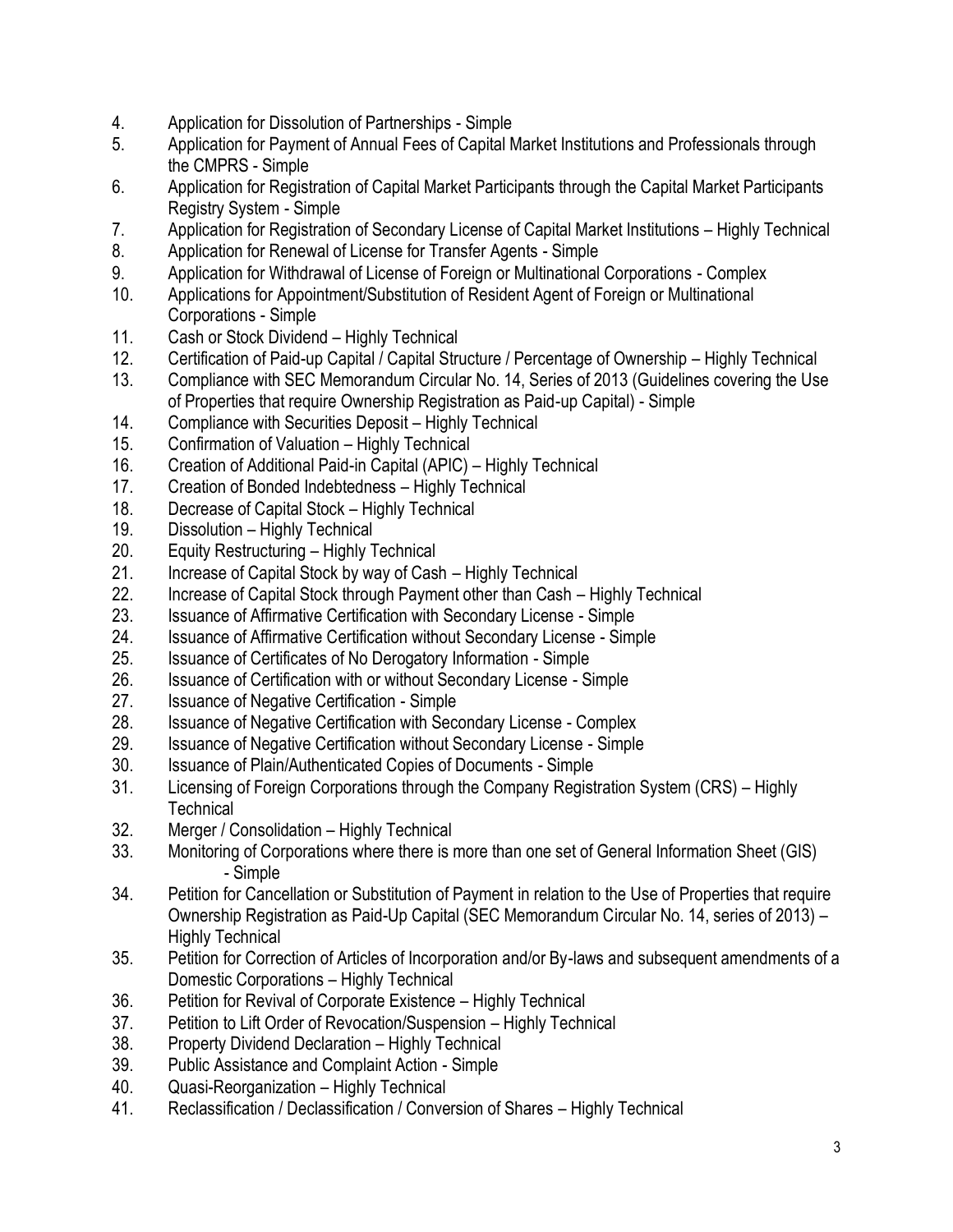- 42. Registration and Issuance of a Certificate of Authority of a Lending Company Simple
- 43. Registration and Issuance of Certificate of Authority of a Financing Company Simple
- 44. Registration of Corporations through the Company Registration System (CRS) under Manual Processing - Simple
- 45. Registration of Corporations through the CRS Simple
- 46. Registration of Corporations through the CRS under Lane for Easy Application Processing (L.E.A.P) - Simple
- 47. Registration of Corporations with less than 5 Incorporators through Manual Processing Simple
- 48. Registration of One Person Corporation (OPC) through the Central Business Portal (CBP) Simple
- 49. Registration of Partnerships through the CRS Simple
- 50. Request for Payment in Installment or Reduction in Fines Highly Technical
- 51. Request for Regular Monitoring of Domestic Corporations (Ordinary Stock and Non-Stock) Highly **Technical**
- 52. Request for Regular Monitoring of Foreign Corporations (Branch Offices, Representative Offices, Regional Area Headquarters, and Regional Operating Headquarters) – Highly Technical
- 53. Two (2) -Party Action/Complaint Highly Technical

#### INTERNAL SERVICES

- 54. Issuance of Affirmative Certification Simple
- 55. Issuance of Negative Certification Simple
- 56. Issuance of Plain/Authenticated Copies of Documents Simple

# **MARKETS AND SECURITIES REGULATION DEPARTMENT TOTAL: 14**

- 1. Accreditation of Surety Companies- Complex
- 2. Application for Certificate of Permit to Offer Securities for Sale and Order of SR for Equities, Debt Securities, Real Estate Investment Trust (REIT) – Highly Technical
- 3. Application for Confirmation of Exempt Transaction Highly Technical
- 4. Application for Over-the-Counter Market/ Central Trade Reporting System/ Association of Securities Brokers and Dealers – Highly Technical
- 5. Application for Registration as an Exchange/SRO/Clearing Agency/ Clearing Agency-SRO and Depository – Highly Technical
- 6. Application for Registration as Operator of Alternative Trading System Highly Technical
- 7. Application of Registration as Registrar of Qualified Buyer Complex
- 8. Exemption from Registration of Limited Public Offering and Other Exempt Transaction Highly Technical
- 9. Exemption from Registration of Securities including Stock Options Highly Technical
- 10. Petition for Voluntary Revocation of Permit to offer Securities for Sale and Order of Registration for Equities, Debt Securities, Real Estate Investment Trust (REIT) – Highly Technical
- 11. Request for Comment/Recommendation on the Application for Articles of Incorporation/By-Laws/Secondary License and amendments relative thereto that falls within the jurisdiction of the Department – Complex
- 12. Request for Exemptive Relief/Confidential Treatment of Information Filed Highly Technical
- 13. Request for SEC MSRD Certification Simple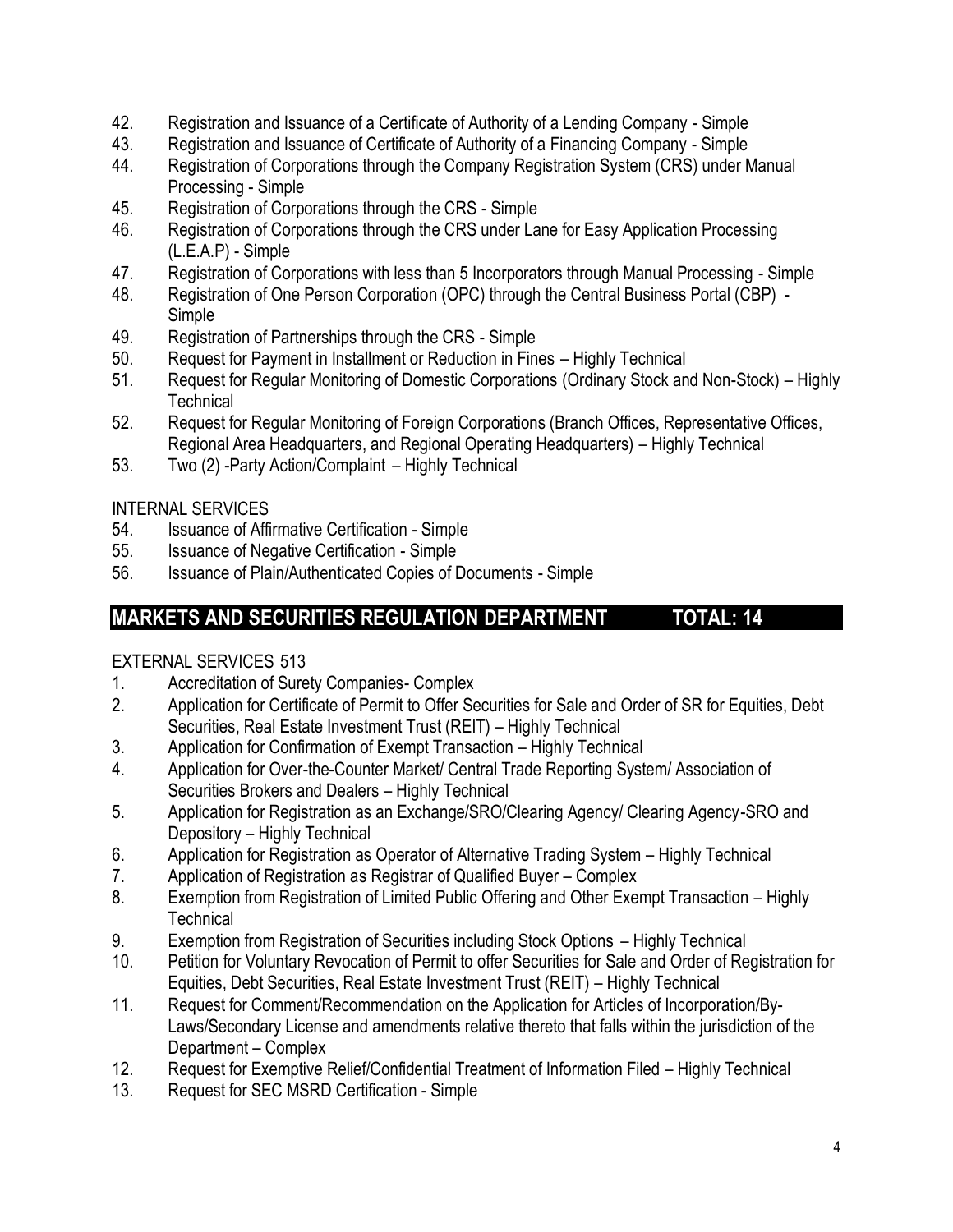14. Review of Information Statement prior to its Distribution in the Stockholders Meeting - Simple

# **CORPORATE GOVERNANCE AND FINANCE DEPARTMENT TOTAL: 17**

#### EXTERNAL SERVICES

- 1. Accreditation of Microfinance Non-Government Organizations (MF-NGOs) under Republic Act (R.A.) No. 10693 (Microfinance NGOs Act) – Highly Technical
- 2. Amendment of Registration Statement Highly Technical
- 3. Application for Accreditation as Corporate Governance Institutional Training Provider Complex
- 4. Application for Renewal of Accreditation as Corporate Governance Institutional Training Provider **Complex**
- 5. Petition for Voluntary Revocation Highly Technical
- 6. Processing of Information Statement (SEC Form 20-IS) Highly Technical
- 7. Receiving of Walk-in Complaints Filed Against Covered Companies Simple
- 8. Registration of Securities and Licensing of Investment Company Highly Technical
- 9. Request for Approval of In-House Corporate Governance Training/Seminar Complex
- 10. Request for Clearance for Financing Companies/Lending Companies/Foundations/Accredited Microfinance NGOs – Complex
- 11. Request for Clearance of Publicly-Listed Companies (PLCS) Simple
- 12. Request for Comment on Articles of Incorporation and/or By-Laws of Ordinary Companies, PLCs, Investment Companies, ETFs, PCs, Issuers of Proprietary and Non-Proprietary Securities - Simple
- 13. Request for Exemptive Relief / Confidential Treatment / Other Filing Made Requiring Action by the Department – Highly Technical
- 14. Request for Monitoring of Investment Company, Public Company, and Issuer of Proprietary and Non-proprietary Shares or Certificates – Simple
- 15. Request for Payment Assessment Form (for Payment of Annual Fee and Penalties) Simple

#### INTERNAL SERVICES

- 16. Request for Validation of Qualification of Nominees for Independent Directors (IDs) of Publicly-Listed Companies (PLCs), Investment Companies (ICs), Exchange Traded Funds (ETFs), Public Companies (PCs), Issuers of Proprietary and Non- Proprietary Securities (RIs) – Complex
- 17. Review of Websites Pursuant to the SEC-Prescribed Website Template Simple

# **ENFORCEMENT AND INVESTOR PROTECTION DEPARTMENT TOTAL: 2**

#### EXTERNAL SERVICES

- 1. Receipt and Filing of Complaint by Walk-In Clients with the EIPD Simple
- 2. Request for Certified True Copy of Documents by Walk-In Clients Complex

# **ECONOMIC RESEARCH AND TRAINING DEPARTMENT TOTAL: 12**

- 1. Certification of Rank in the Top Philippine Corporations Simple
- 2. Complex Request for SEC Statistics, Reports, and Data (SRD) Complex
- 3 Highly Technical Request for SEC Statistics, Reports, and Data (SRD) Highly Technical
- 4. Provision of Copy of the Annual Ranking of Top Philippine Corporations Simple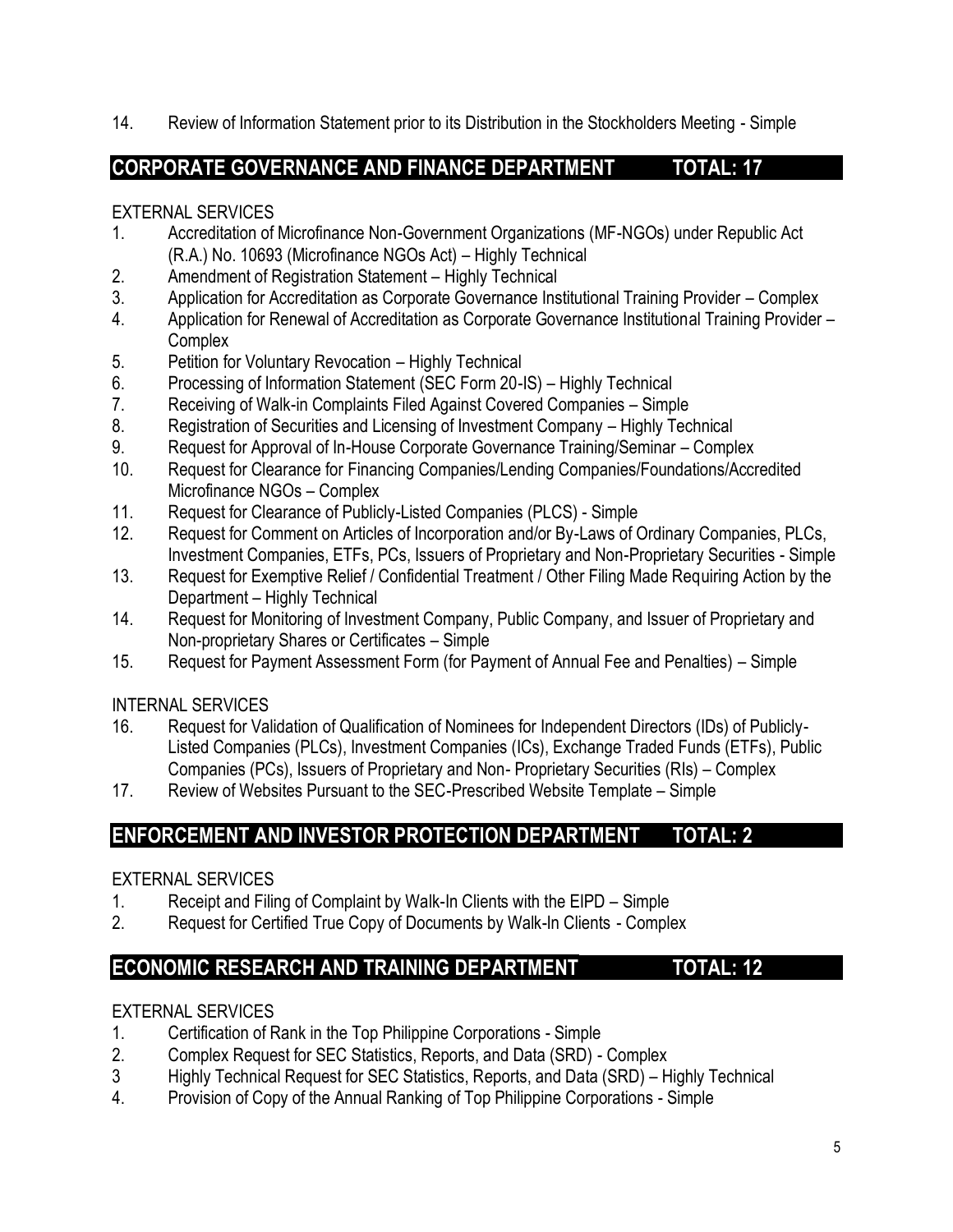- 5. Registration for the Certification of Seminars Simple
- 6. Registration for the Main Office (Computer-Based) and Provincial (Paper and Pen) Certification Examination - Simple
- 7. Request for Provincial (Paper and Pen) Certification Examination Simple
- 8. Request for Orientation on SEC Mandates & Functions and Other Related Topics Simple
- 9. Simple Request for SEC Statistics, Reports and/or Data (SRD) Simple

### INTERNAL SERVICES

- 10. Complex Request for SEC Statistics, Reports, and Data (SRD) Complex
- 11. Highly Technical Request of SEC Statistics, Reports, and Data (SRD) Highly Technical
- 12. Provision of Copy of the Annual Ranking of Top 1K Corporations Simple

# **INFORMATION AND COMMUNICATIONS TECHNOLOGY DEPARTMENT TOTAL: 13**

### EXTERNAL SERVICES

- 1. Complex Request for Copy/Copies of Corporate Documents (By Appointment) CLIENTS REQUEST FOR PLAIN/AUTHENTICATED COPY OF DOCUMENT/S – OPTION 1 – BY APPOINTMENT – Complex
- 2. Complex Request for Copy/Copies of Corporate Documents (By Courier) CLIENTS REQUEST FOR PLAIN/AUTHENTICATED COPY OF DOCUMENT/S – OPTION 2 – BY COURIER – Complex
- 3. Complex Request for Listings Complex
- 4. Complex Request for Reverse Search Complex
- 5. Highly Technical Request for Listings Highly Technical
- 6. Highly Technical Request for Reverse Search Highly Technical
- 7. Receiving of Documents: Reports/Reportorial Requirements (I.E. GIS & AFS) (Walk-in) RECEIVING OF REPORTS/REPORTORIAL REQUIREMENTS – OPTION 1 (WALK-IN) – Simple
- 8. Receiving of Documents: Reports/Reportorial Requirements (I.E. GIS & AFS) (Online Submission) RECEIVING OF REPORTS/REPORTORIAL REQUIREMENTS – OPTION 2 (ONLINE SUBMISSION) – Simple
- 9. Receiving of Documents: Reports/Reportorial Requirements (I.E. GIS & AFS) (Walk-In, Mailed Delivery of Correspondences, Other Documents RECEIVING OF REPORTS/REPORTORIAL REQUIREMENTS – OPTION 3 (WALK-IN, MAILED DELIVERY OF CORRESPONDENCES, OTHER DOCUMENTS – Simple
- 10. Simple Request for Copy/Copies of Corporate Documents (By Appointment) CLIENTS REQUEST FOR PLAIN/AUTHENTICATED COPY OF DOCUMENT/S – OPTION 1 – BY APPOINTMENT – Simple
- 11. Simple Request for Copy/Copies of Corporate Documents (By Courier) CLIENTS REQUEST FOR PLAIN/AUTHENTICATED COPY OF DOCUMENT/S – OPTION 2 – BY COURIER – Simple
- 12. Simple Request for Listings Simple
- 13. Simple Request for Reverse Search Simple

# **HUMAN RESOURCE AND ADMINISTRATIVE DEPARTMENT TOTAL: 25**

- 1. Issuance of Bid Documents (For Public Bidding) Simple
- 2. Issuance of Notice of Award Simple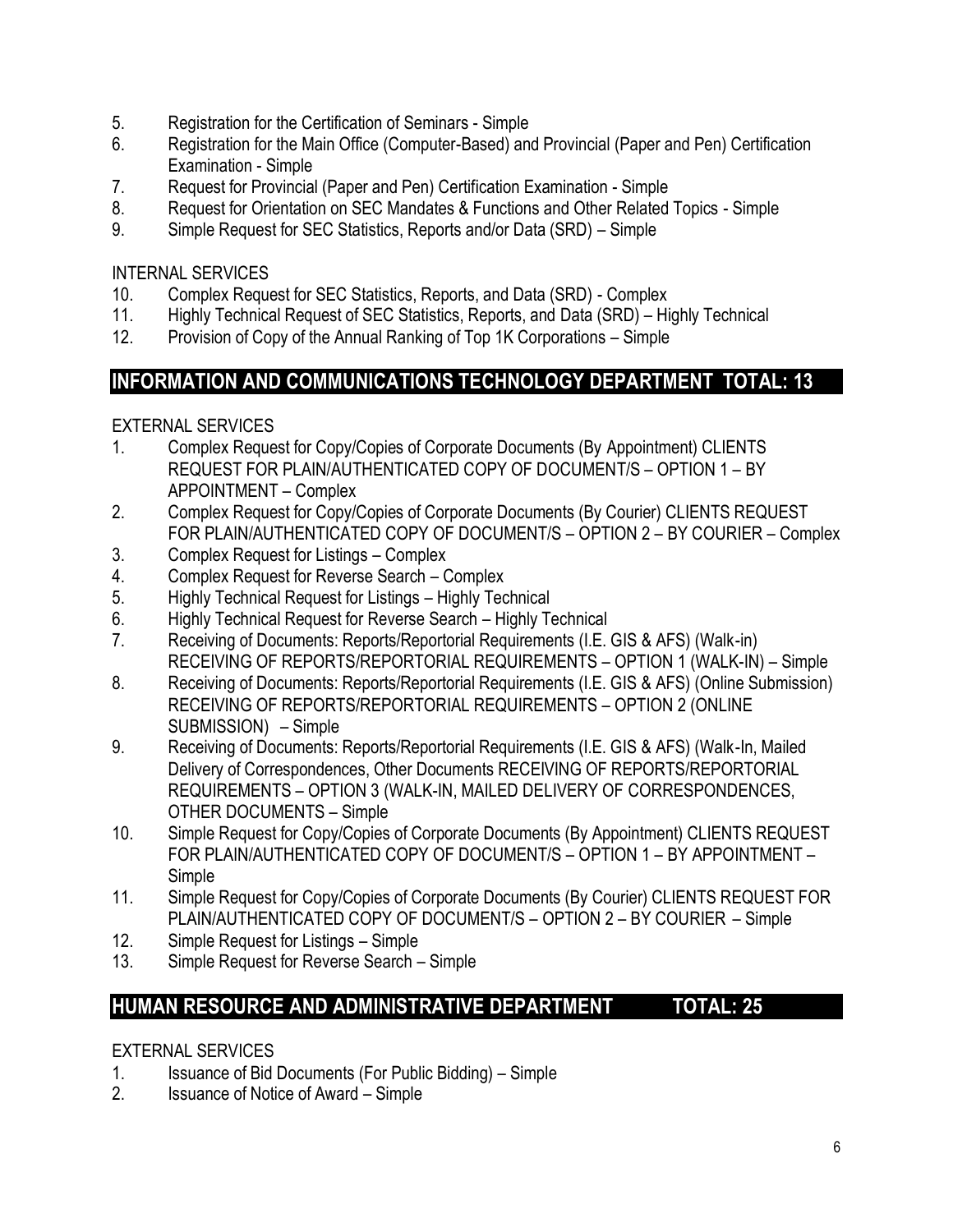- 3. Issuance of Notice to Proceed Simple
- 4. Posting of Performance Security Simple
- 5. Release of Perfected Contracts/Purchase Orders/Work Orders Simple
- 6. Routine Queries (Phone-in, Walk-in) Simple

#### EXTERNAL AND INTERNAL SERVICES

- 7. Legal Research Assistance (with the Aid of Online Legal Facilities) Simple
- 8. Library Services Access to Library Resources (Room Use Reading) Simple
- 9. Library Services Circulation Services Simple
- 10. Library Services Photocopying/Printing Services Simple
- 11. Reference Queries in SEC Library Simple

#### INTERNAL SERVICES

- 12. Building Services Simple
- 13. Contract Administration Services Simple
- 14. GSD Photocopying/Printing Services Simple
- 15. Processing of Billing for Transmittal to FMD payment of the following Services (Lease of office spaces, Security, Janitorial, Water, Electricity, Telecommunications, Internet, Pest-Control, and other services necessary to the operations of the commission email, copier, etc.) – Simple
- 16. Request for Issuance of Certificates Simple
- 17. Request for Issuance of Certified True Copy of Appointment Paper, Certificate of Assumption to Duty, Oath of Office, and Position Disposition Form – Simple
- 18. Request for Issuance of Certified True Copy of SALN Simple
- 19. Request for Issuance of Rating and Certified True Copy of IPCR/DPCR Simple
- 20. Request for Issuance of Service Record Simple
- 21. Request for Loan Complex
- 22. Request for Membership in Medicard, Pag-ibig and PhilHealth Simple
- 23. Request for Travel Authority Simple
- 24. Supply Services Simple
- 25. Transport and Messengerial Services Simple

# **FINANCIAL MANAGEMENT DEPARTMENT TOTAL: 7**

#### EXTERNAL SERVICES

- 1. Complex Request for Certified True Copy (CTC) of Official Receipt Complex
- 2. Payment of Fees for Non-Registration Transaction Simple
- 3. Payment of Fees for Registration Transaction Simple
- 4. Purchase of PIN Mailer Simple
- 5. Simple Request for Certified True Copy (CTC) of Official Receipt Simple

#### EXTERNAL AND INTERNAL SERVICES

6. Issuance and Release of Payment – Simple

#### INTERNAL SERVICES

7. Request for Re-Application/Transfer of Payment – Simple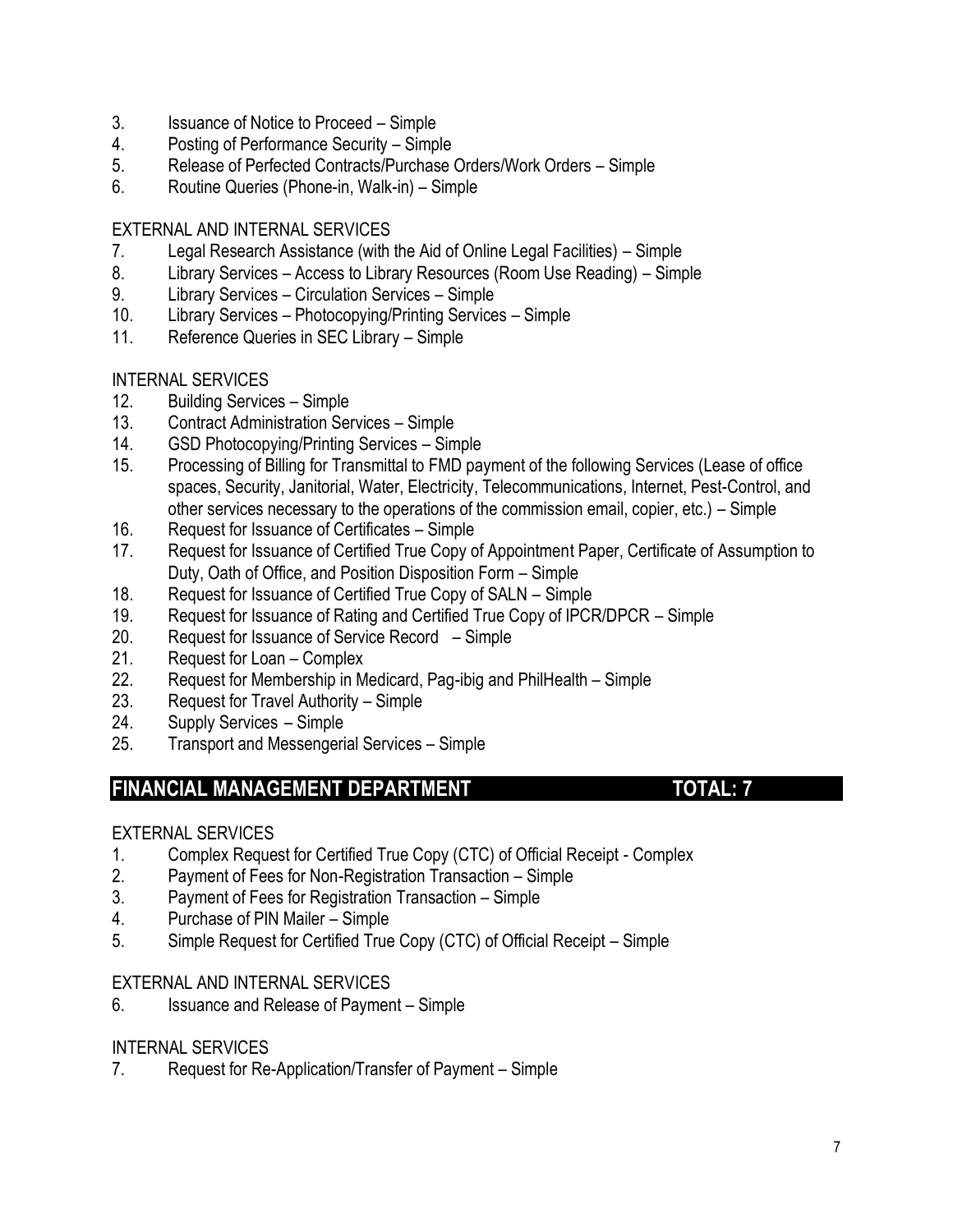# **SEC - EXTENSION OFFICES**

#### **BAGUIO CITY TOTAL NO: 13**

- 1. Application for Amendment of Articles of Incorporation and/or By-laws of Domestic Corporations Simple and Complex
- 2. Application for Amendment of Partnerships Simple
- 3. Certification of Paid-up Capital / Capital Structure / Percentage of Ownership Highly Technical
- 4. Increase of Capital Stock by way of Cash Highly Technical
- 5. Increase of Capital Stock through Payment other than Cash Highly Technical
- 6. Issuance of Certificates of No Derogatory Information Complex
- 7. Issuance of Plain/Authenticated Copies of Documents Simple
- 8. Public Assistance and Complaint Action Simple
- 9. Registration of Corporations through the Company Registration System (CRS) under Manual Processing – Simple
- 10. Registration of Corporations with less than 5 Incorporators Simple
- 11. Registration of One Person Corporation (OPC) Simple
- 12. Request for Regular Monitoring of Domestic Corporations (Ordinary Stock and Non-Stock) Complex and Highly Technical
- 13. Receiving of Document/s (Reports/Reportorial Requirements i.e. General Information Sheet and Audited Financial Statements; documents other than reports – i.e. correspondences, etc.) – Simple

### **TARLAC CITY TOTAL NO: 15**

- 1. Application for Amendment of Articles of Incorporation and/or By-laws of Domestic Corporations Simple and Complex
- 2. Application for Amendment of Partnerships Simple
- 3. Certification of Paid-up Capital / Capital Structure / Percentage of Ownership Highly Technical
- 4. Increase of Capital Stock by way of Cash Highly Technical
- 5. Increase of Capital Stock through Payment other than Cash Highly Technical
- 6. Issuance of Certificates of No Derogatory Information Simple
- 7. Issuance of Plain/Authenticated Copies of Documents Simple
- 8. Public Assistance and Complaint Action Simple
- 9. Receiving of Document/s (Reports/Reportorial Requirements i.e. General Information Sheet and Audited Financial Statements; documents other than reports – i.e. correspondences, etc.) – Simple
- 10. Registration of Corporations through the Company Registration System (CRS) under Manual Processing – Simple
- 11. Registration of Corporations through the CRS Simple
- 12. Registration of Corporations with less than 5 Incorporators through interim system Simple
- 13. Registration of One Person Corporation (OPC) Simple
- 14. Registration of Partnerships through the CRS Simple
- 15. Request for Regular Monitoring of Domestic Corporations (Ordinary Stock and Non-Stock) Simple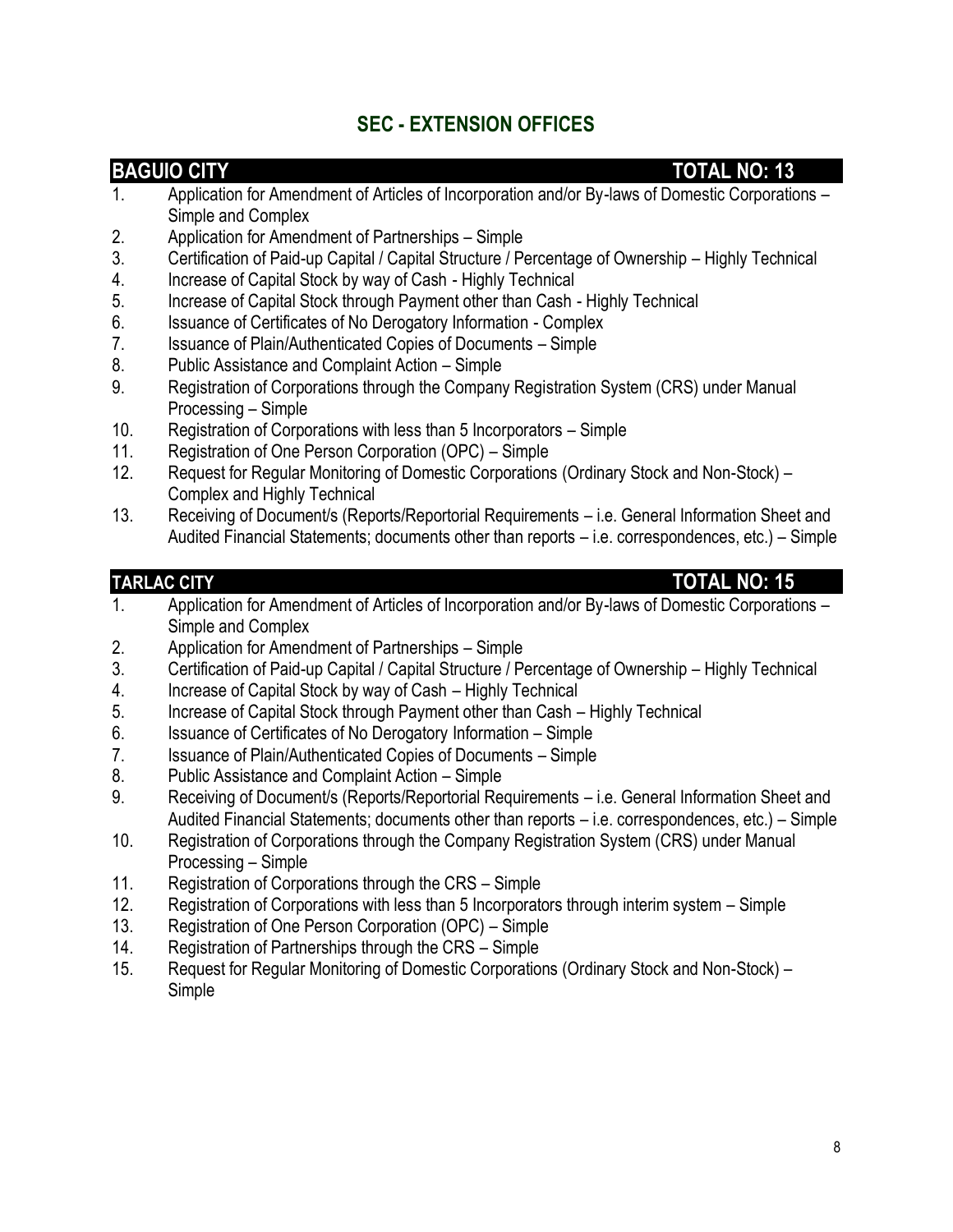### **LEGAZPI CITY TOTAL NO: 12**

- 1. Application for Amendment of Articles of Incorporation and/or By-laws of Domestic Corporations Simple and Complex
- 2. Application for Amendment of Partnerships Simple
- 3. Certification of Paid-up Capital / Capital Structure / Percentage of Ownership Highly Technical
- 4. Increase of Capital Stock by way of Cash Highly Technical
- 5. Issuance of Certificates of No Derogatory Information Simple
- 6. Issuance of Plain/Authenticated Copies of Documents Simple
- 7. Public Assistance and Complaint Action Simple
- 8. Receiving of Document/s (Reports/Reportorial Requirements i.e. General Information Sheet and Audited Financial Statements; documents other than reports – i.e. correspondences, etc.) – Simple
- 9. Registration of Corporations with less than 5 Incorporators Simple
- 10. Registration of Corporations/Partnership through the Company Registration System (CRS) under Manual Processing – Simple
- 11. Registration of One Person Corporation (OPC) Simple
- 12. Request for Regular Monitoring of Domestic Corporations (Ordinary Stock and Non-Stock) Simple

# **CEBU CITY TOTAL NO: 22**

- 1. Application for Amendment of Articles of Incorporation and/or By-laws of Domestic Corporations Simple and Complex
- 2. Application for Amendment of Partnerships Simple
- 3. Cash or Stock Dividends Highly Technical
- 4. Certification of Paid-up Capital / Capital Structure / Percentage of Ownership Highly Technical
- 5. Confirmation of Valuation Highly Technical
- 6. Creation of Additional Paid-in Capital (APIC) Highly Technical
- 7. Decrease of Capital Stock Highly Technical
- 8. Dissolution Highly Technical
- 9. Equity Restructuring Highly Technical
- 10. Increase of Capital Stock by way of Cash Highly Technical
- 11. Increase of Capital Stock through payment other than cash Highly Technical
- 12. Issuance of Certificates of No Derogatory Information Simple
- 13. Issuance of Plain/Authenticated Copies of Documents Simple
- 14. Property Dividend Declaration Highly Technical
- 15. Public Assistance & Complaint Desk Simple
- 16. Quasi-Reorganization Highly Technical
- 17. Receiving of Document/s (Reports/Reportorial Requirements i.e. General Information Sheet and Audited Financial Statements; documents other than reports – i.e. correspondences, etc.) – Simple
- 18. Reclassification / Declassification / Conversion of Shares Highly Technical
- 19. Registration of corporations with less than 5 incorporators through the Interim Registration System (IRS) – Simple
- 20. Registration of One Person Corporations (OPCs) through the Interim Registration System (IRS) Simple
- 21. Registration of Partnerships and Corporations through the Company Registration System (CRS) under Manual Processing – Simple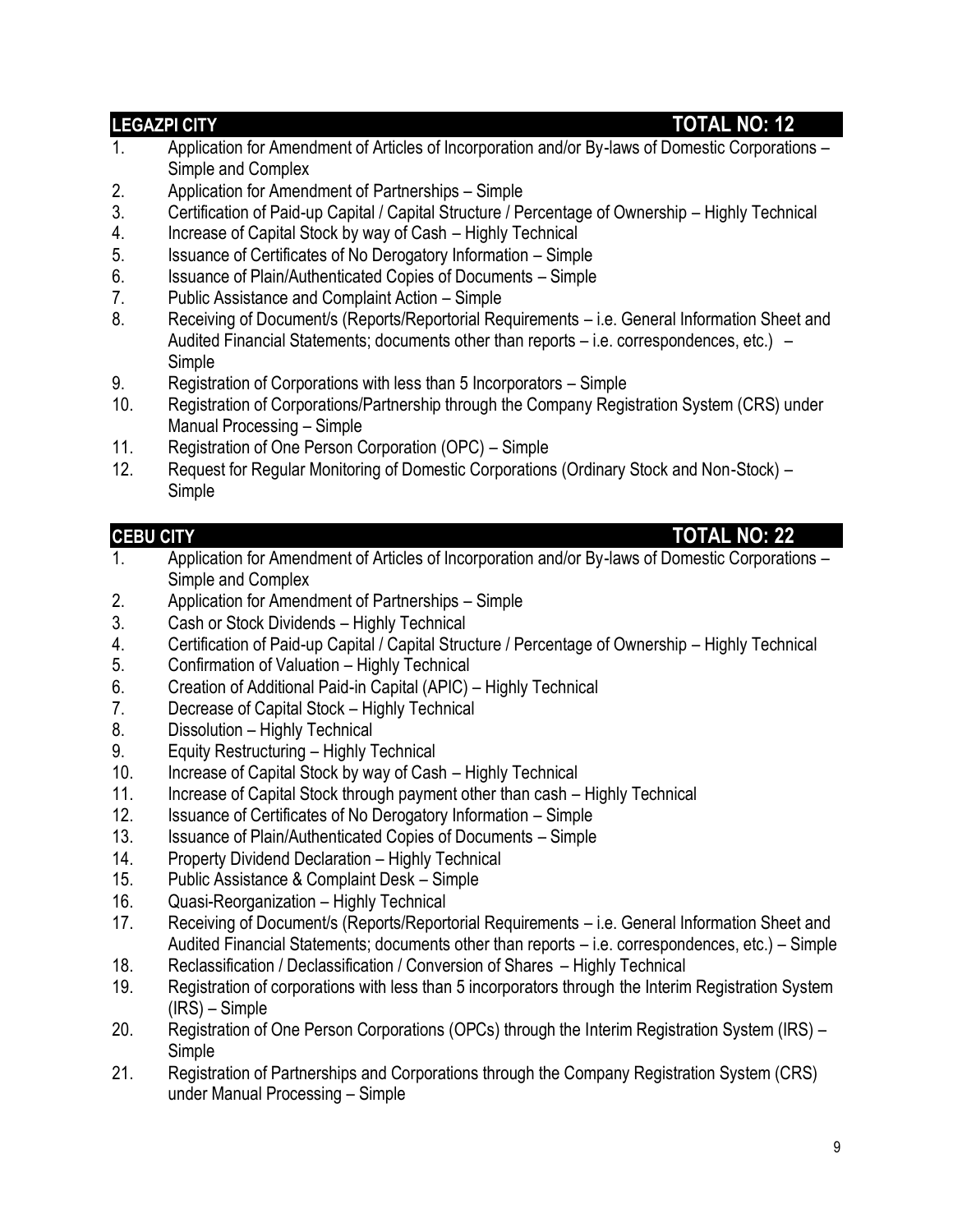22. Request for Regular Monitoring of Domestic Corporations (Ordinary Stock and Non-Stock) – Simple

### **BACOLOD CITY TOTAL NO: 13**

- 1. Application for Amendment of Articles of Incorporation and/or By-laws of Domestic Corporations Simple and Complex
- 2. Application for Amendment of Partnerships Simple
- 3. Issuance of Certificates of No Derogatory Information Complex
- 4. Issuance of Plain/Authenticated Copies of Documents Simple
- 5. Public Assistance and Complaint Action Simple
- 6. Receiving of Document/s (Reports/Reportorial Requirements i.e. General Information Sheet and Audited Financial Statements; documents other than reports – i.e. correspondences, etc.) – Simple
- 7. Request for Regular Monitoring of Domestic Corporations (Ordinary Stock and Non-Stock) Simple
- 8. Registration of One Person Corporations Through Interim System (Pursuant to Section 10 of RCC) – Simple
- 9. Registration of Corporations with 2-4 Incorporators Through Interim System Simple
- 10. Increase of Capital Stock by way of Cash Highly Technical
- 11. Increase of Capital Stock through payment other than cash Highly Technical
- 12. Issuance of Certification as to Status of a Registered Corporation Simple
- 13. Issuance of Plain/Authenticated Copies of Documents Simple

### **ILOILO CITY TOTAL NO: 15**

- 1. Application for Amendment of Articles of Incorporation and/or By-laws of Domestic Corporations Simple and Complex
- 2. Application for Amendment of Partnerships Simple
- 3. Certification of Paid-up Capital / Capital Structure / Percentage of Ownership Highly Technical
- 4. Increase of Capital Stock by way of Cash Highly Technical
- 5. Increase of Capital Stock through Payment other than Cash Highly Technical
- 6. Issuance of Certificates of No Derogatory Information Simple
- 7. Issuance of Plain/Authenticated Copies of Documents Simple
- 8. Public Assistance and Complaint Action Simple
- 9. Receiving of Document/s (Reports/Reportorial Requirements i.e. General Information Sheet and Audited Financial Statements; documents other than reports – i.e. correspondences, etc.) – Simple
- 10. Registration of Corporations through the Company Registration System (CRS) under Manual Processing – Simple
- 11. Registration of Corporations through the CRS Simple
- 12. Registration of One Person Corporation (OPC) Simple
- 13. Registration of Corporations with less than 5 Incorporators Simple
- 14. Registration of Partnerships through the CRS Simple
- 15. Request for Regular Monitoring of Domestic Corporations (Ordinary Stock and Non-Stock) Simple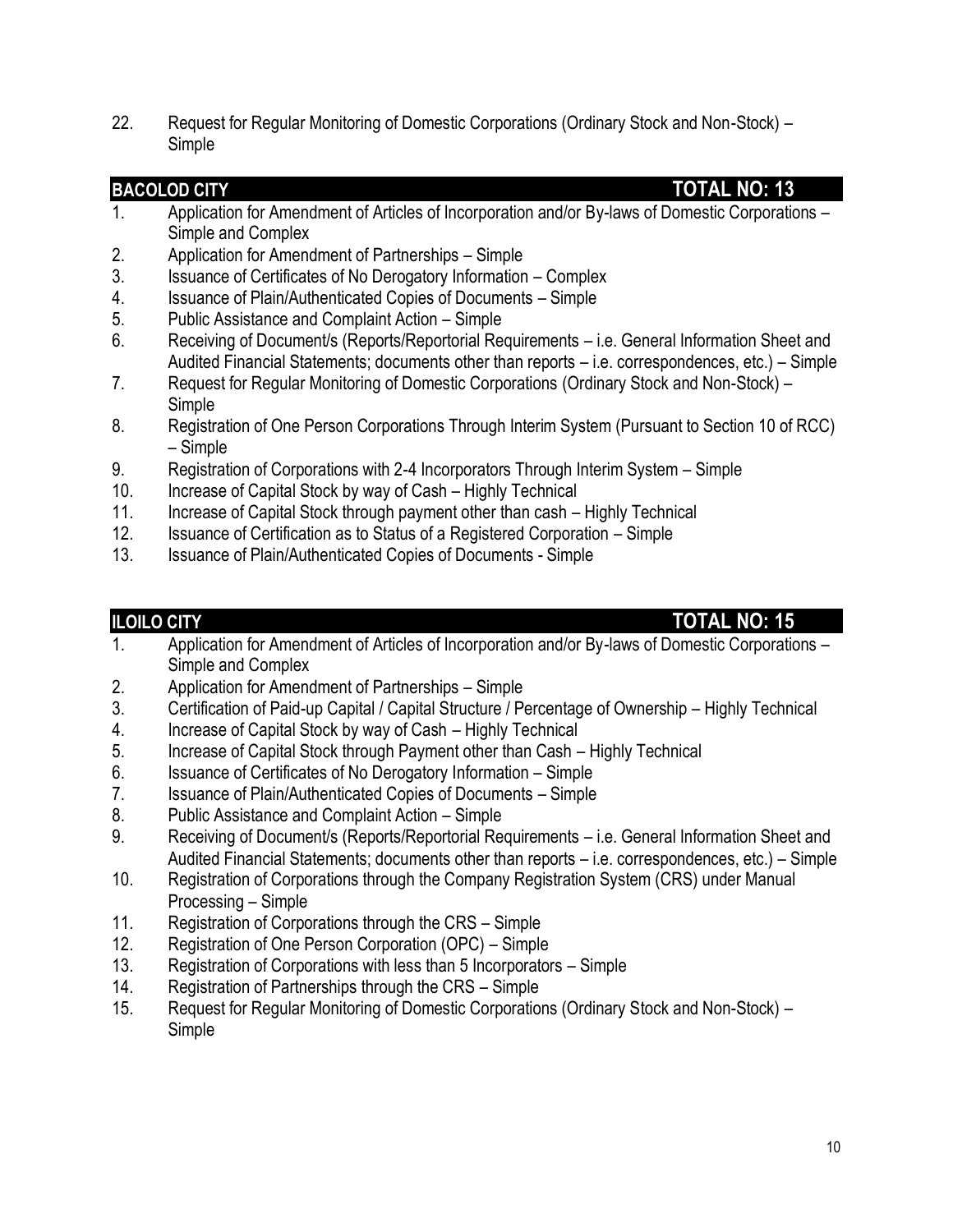### **CAGAYAN DE ORO CITY TOTAL NO: 13**

- 1. Application for Amendment of Articles of Incorporation and/or By-laws of Domestic Corporations Complex
- 2. Application for Amendment of Partnerships Simple
- 3. Certification of Paid-up Capital / Capital Structure / Percentage of Ownership Highly Technical
- 4. Increase of Capital Stock by way of Cash Highly Technical
- 5. Increase of Capital Stock through payment other than cash Highly Technical
- 6. Issuance of Certificates of No Derogatory Information Simple
- 7. Issuance of Plain/Authenticated Copies of Documents Simple
- 8. Public Assistance and Complaint Action Simple
- 9. Receiving of Document/s (Reports/Reportorial Requirements i.e. General Information Sheet and Audited Financial Statements; documents other than reports – i.e. correspondences, etc.) – Simple
- 10. Registration of Corporations through the Company Registration System (CRS) under Manual Processing – Simple
- 11. Registration of Corporations with less than five incorporators Simple
- 12. Registration of One Person Corporation (OPC) Simple
- 13. Request for Regular Monitoring of Domestic Corporations (Ordinary Stock and Non-Stock) **Simple**

### **DAVAO CITY TOTAL NO: 17**

- 1. Application for Amendment of Articles of Incorporation and/or By-laws of Domestic Corporations Highly Technical
- 2. Application for Amendment of Partnerships Highly Technical
- 3. Certification of Paid-up Capital / Capital Structure / Percentage of Ownership Highly Technical
- 4. Increase of Capital Stock by way of Cash Highly Technical
- 5. Increase of Capital Stock through payment other than cash Highly Technical
- 6. Issuance of Certificate of No Derogatory Information Simple
- 7. Issuance of Certification as to Status of a Registered Corporation Simple
- 8. Issuance of Negative Certification Simple
- 9. Issuance of Plain/Authenticated Copies of Documents Simple
- 10. Issuance of Plain/Authenticated Copies of Documents for Other Government Offices Simple
- 11. Public Assistance Simple
- 12. Receiving of Document/s (Reports/Reportorial Requirements i.e. General Information Sheet and Audited Financial Statements; documents other than reports – i.e. correspondences, etc.) – Simple
- 13. Registration of Corporations through the Company Registration System (CRS) under Manual Processing – Highly Technical
- 14. Registration of Corporations with 2-4 Incorporators Through Interim System Highly Technical
- 15. Registration of One Person Corporations Through Interim System (Pursuant to Section 10 of RCC) - Simple
- 16. Registration of Partnerships through the Company Registration System (CRS) (For Issuance of Certificate of Records of Partnerships) – Simple
- 17. Request for Regular Monitoring of Domestic Corporations (Ordinary Stock and Non-Stock) Highly **Technical**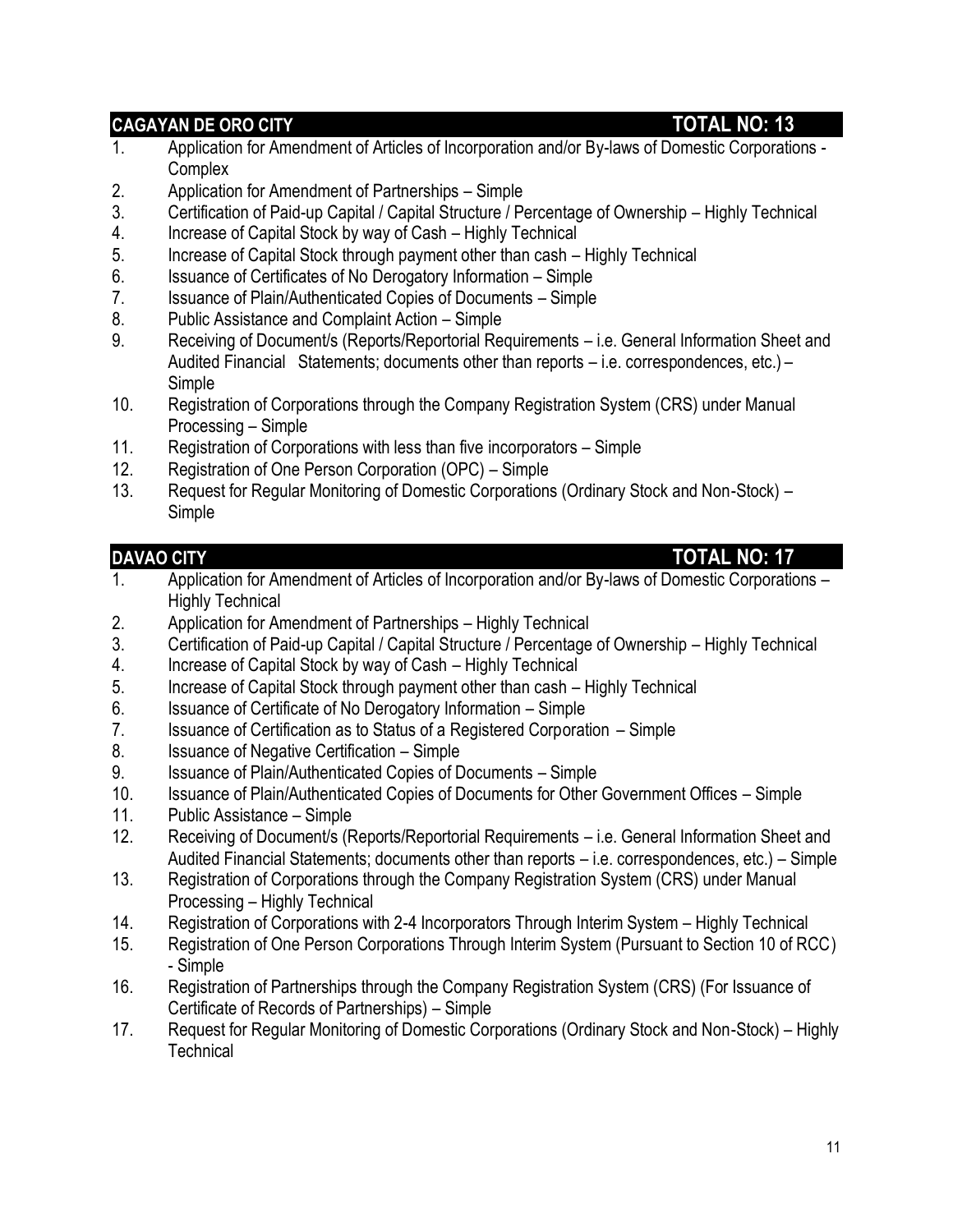#### **ZAMBOANGA CITY TOTAL NO: 13**

- 1. Application for Amendment of Articles of Incorporation and/or By-laws of Domestic Corporations Simple and Complex
- 2. Application for Amendment of Partnerships Simple
- 3. Increase of Capital Stock by way of Cash Highly Technical
- 4. Increase of Capital Stock through payment other than cash Highly Technical
- 5. Issuance of Certificates of No Derogatory Information Simple
- 6. Issuance of Plain/Authenticated Copies of Documents Simple
- 7. Public Assistance & Complaint Desk Simple
- 8. Receiving of Document/s (Reports/Reportorial Requirements i.e. General Information Sheet and Audited Financial Statements; documents other than reports – i.e. correspondences, etc.) – Simple
- 9. Registration of Corporations through the Company Registration System (CRS) under Manual Processing – Simple
- 10. Registration of Corporations with less than 5 Incorporators Simple
- 11. Registration of One Person Corporation (OPC) Simple
- 12. Registration of Partnerships through the CRS Simple
- 13. Request for Regular Monitoring of Domestic Corporations (Ordinary Stock and Non-Stock) Simple